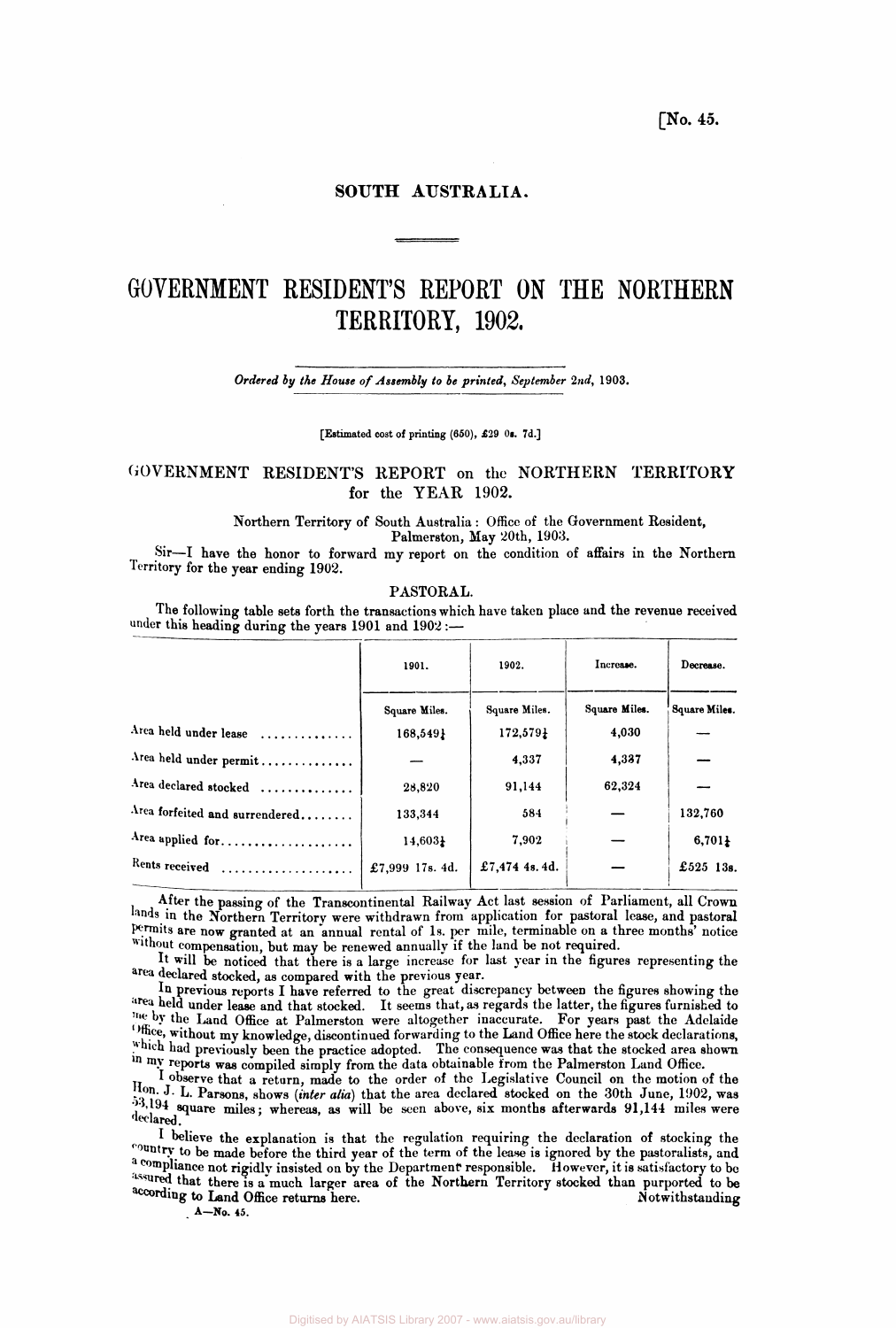## **GAOL AND LABOR PRISON.**

**Palmerston Gaol and Labor Prison, Fannie Bay, January 30th, 1903.** 

**Sir—I have the honor most respectfully to forward my report for the year ended December 31st, 1902 : a return of prisoners brought to gaol and discharged ; also a list of the prisoners' earnings.** 

**Seventy prisoners were brought to gaol and sixty-six discharged, the average number per day being thirty-two. Forty-nine was the largest number, and twenty-one the smallest, imprisoned at one time during the twelve months. The health of the prisoners has been good.** 

**The two underground tanks commenced leaking badly in May last, but fortunately I had just sufficient water to last, although the season was exceptionally dry. One tank has been repaired. I find firewood very difficult to procure now, as all the timber near the prison has been lessened each year, consequently it has to be drawn from a considerable distance, which prevents my being able to supply more labor to other work.** 

The prisoners were well behaved, and the prison has undergone the usual whitewashing and painting. **and is in very good repair.** 

**J. A. G. Little, Esq., Deputy Sheriff, Palmerston. GEORGE W. H. NORCOCK, Gaoler.** 

**I have, &c ,** 

| Offences.                                                                                                        | Number in<br>Gaol.<br>December 31st.<br>1901 | Number in<br>Gaol.<br>December 31st.<br>1902. | Brought to<br>Gaol<br>during the Year. | <b>Discharged</b><br>during the Year. |
|------------------------------------------------------------------------------------------------------------------|----------------------------------------------|-----------------------------------------------|----------------------------------------|---------------------------------------|
|                                                                                                                  |                                              |                                               |                                        |                                       |
|                                                                                                                  |                                              |                                               |                                        |                                       |
|                                                                                                                  |                                              |                                               |                                        |                                       |
| Inflicting grievous bodily harm!                                                                                 |                                              |                                               |                                        |                                       |
|                                                                                                                  |                                              |                                               |                                        |                                       |
| Burglary and wounding with intent                                                                                |                                              |                                               |                                        |                                       |
|                                                                                                                  |                                              |                                               |                                        |                                       |
| Supplying liquor to aborigines                                                                                   |                                              |                                               |                                        |                                       |
| Supplying opium to aborigines                                                                                    | 10                                           | 19                                            |                                        |                                       |
| Aiding and abetting to procure opium                                                                             |                                              |                                               |                                        |                                       |
| $\text{Larceny} \dots \dots \dots \dots \dots \dots \dots \dots \dots \dots \dots \dots \dots \dots \dots \dots$ | $\boldsymbol{\mathbf{3}}$                    |                                               | 10                                     |                                       |
|                                                                                                                  |                                              |                                               |                                        |                                       |
|                                                                                                                  |                                              |                                               |                                        |                                       |
|                                                                                                                  |                                              |                                               |                                        |                                       |
| Assaulting an aboriginal half-caste                                                                              |                                              |                                               |                                        |                                       |
|                                                                                                                  |                                              |                                               |                                        |                                       |
| Unlawfully removing ore from Crown lands                                                                         |                                              |                                               |                                        |                                       |
| Unlawfully mining without a miner's right                                                                        |                                              |                                               |                                        |                                       |
|                                                                                                                  |                                              |                                               |                                        |                                       |
|                                                                                                                  |                                              |                                               |                                        |                                       |
|                                                                                                                  |                                              |                                               |                                        |                                       |
| Assault and robbery $\dots \dots \dots \dots \dots \dots \dots \dots \dots \dots$                                |                                              |                                               |                                        |                                       |
|                                                                                                                  | 25                                           | 29                                            | 70                                     | 66                                    |

*Return of Prisoners in the Palmerston Gaol and Labor Prison for the Year ended December* **31st, 1902.** 

*Value of Work done by the Prisoners for other Government Departments and Public for the Tear ended the* **31st** *December,* **1902.** 

|                                                                                                    |        |  | $E$ a. d. $E$ a. d.<br>$15 \quad 6 \quad 3$ |                 |
|----------------------------------------------------------------------------------------------------|--------|--|---------------------------------------------|-----------------|
|                                                                                                    |        |  |                                             |                 |
| Items for which no credit has been allowed—                                                        |        |  |                                             |                 |
| Prisoners working in the Botanical Gardens, reckoning their earnings at 1s. 6d. per day per        | 72 1 6 |  |                                             |                 |
|                                                                                                    |        |  | $110-1-6$                                   |                 |
| Prisoners working at rifle range, reckoning their earnings at 1s. 6d. per day per prisoner  40 8 6 |        |  |                                             |                 |
|                                                                                                    |        |  |                                             |                 |
|                                                                                                    |        |  | $57 - 1 = 0$<br>$\overline{12}$ 9 3         |                 |
|                                                                                                    |        |  |                                             | $90 \; 11 \; 9$ |
|                                                                                                    |        |  |                                             |                 |
|                                                                                                    |        |  |                                             |                 |

**The above earnings are irrespective of cutting and carting timber for firewood and the usual work done in improving and keeping in order the gaol premises, &c.** 

## **CHARITABLE INSTITUTIONS.—MEDICAL OFFICER AND PROTECTOR OF ABORIGINES.**

**Palmerston, January 30th, 1903.** 

**Sir—I have the honor to respectfully submit to you the annual report for 1902 on the various departments under my charge.** 

# **HOSPITAL.**

**On May 26th, Nurse Burkett resigned her position on the staff, and Nurse Richardson, formerly of the Burra Hospital, was appointed to the vacancy on the 28th of October. During the interval the duties of nurse were satisfactorily discharged by Miss Pickford, who had on a former emergent occasion temporarily**  filled the position with credit.  $R = \frac{1}{2}$